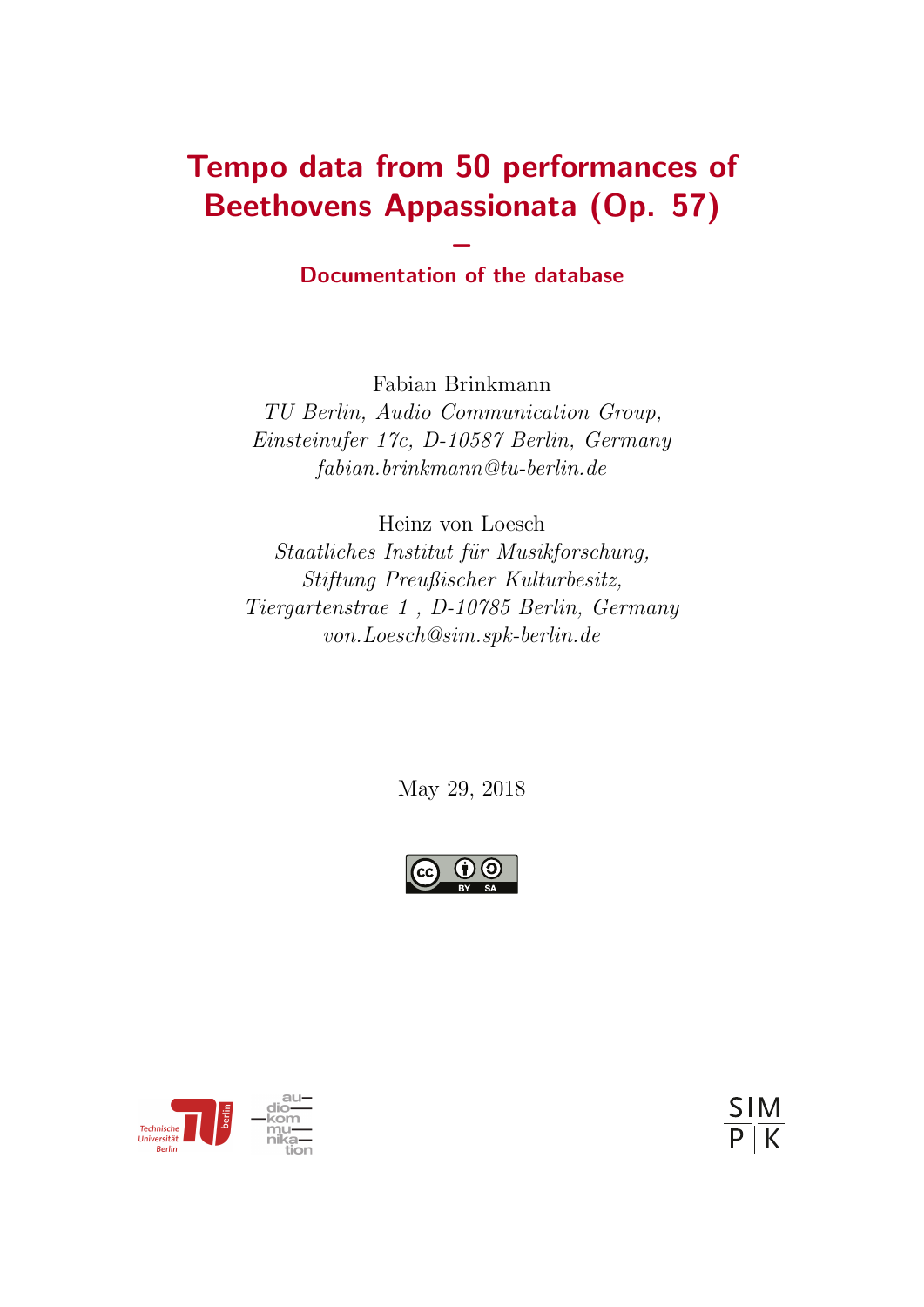### General Information

This database holds tempo data from 50 performances of Beethoven's famous piano sonata Op. 57, also known as the Appassionata. Different versions of the score are for example freely available from the Petrucci Music Library (<http://imslp.org>). For further study, we recommend to either use the [edition from Heinrich Schenker](http://petrucci.mus.auth.gr/imglnks/usimg/e/ed/IMSLP00023-Beethoven,_L.v._-_Piano_Sonata_23.pdf) including bar numbers, or the [edition from Arthur Schnabel](http://ks.petruccimusiclibrary.org/files/imglnks/usimg/2/27/IMSLP502675-PMLP1480-Beethoven_(ed._Schnabel)_.57.pdf) including his tempo annotation. This document details the content, structure, and acquisition of the database (last checked Feb. 2018). In case you are using any of this data, please refer to

Fabian Brinkmann and Heinz von Loesch, "Tempo data from 50 performances of Beethovens Appassionata (Op. 57)." <http://dx.doi.org/10.14279/depositonce-7002>.

The data is provided under a Creative Commons share alike license (CC-BY-SA, [http:](http://creativecommons.org/licenses/by-sa/4.0/) [//creativecommons.org/licenses/by-sa/4.0/](http://creativecommons.org/licenses/by-sa/4.0/)). If you are interested in results of the tempo analyses, please refer to the related publications.

#### Related Publications

Heinz von Loesch and Fabian Brinkmann, "Tempomessungen in Klaviersonaten Ludwig van Beethovens; Tempo measurements in piano sonatas by Ludwig van Beethoven", Staatliches Institut für Musikforschung Preußischer Kulturbesitz, Berlin (2013). [http:](http://www.sim.spk-berlin.de/_tempomessungen_bei_beethoven_1317.html) [//www.sim.spk-berlin.de/\\_tempomessungen\\_bei\\_beethoven\\_1317.html](http://www.sim.spk-berlin.de/_tempomessungen_bei_beethoven_1317.html) (german), [http://www.sim.spk-berlin.de/en/tempo\\_measurements\\_in\\_beethoven\\_1315.html](http://www.sim.spk-berlin.de/en/tempo_measurements_in_beethoven_1315.html) (english).

Heinz von Loesch and Fabian Brinkmann, "Das Tempo in Beethovens Appassionata von Frederic Lamond (1927) bis András Schiff (2006)," in Gemessene Interpretation. Computergestützte Aufführungsanalyse im Kreuzverhör der Disziplinen, ser. Klang und Begriff, vol. 4, H. v. Loesch and S. Weinzierl, Eds. Mainz et al.: Schott, 2011, pp. 83–100.

Heinz von Loesch and Fabian Brinkmann, "Die Tempogestaltung in Artur Schnabels Appassionata-Einspielung im Kontext zeitgenössischer Interpretationen," in Beethoven 5 – Studien und Interpretationen, M. Tomaszewski and M. Chrenkoff, Eds. Krak´ow, Poland: Akademia Muzyczna w Krakowie, 2012, pp. 215–224.

Heinz von Loesch and Fabian Brinkmann, "Temp v Appassionate Bethovena v ispolnenijah ot 1927 do 2006 goda" ("Das Tempo in Beethovens Appassionata in Interpretationen von 1927 bis 2006", in russ. Sprache), Muzykal'naja Akademija, 2012(2), pp. 88–96.

Heinz von Loesch and Fabian Brinkmann, "Sravnitel'nye izmerenija tempa v interpretacijah bethovenskih sonat i drugih proizvedenij" ("Vergleichende Tempomessungen in Interpretationen von Sonaten Beethovens und anderen Werken", in russ. Sprache), in Quantitative methods in art studies. Proceedings of international conference in memory of German A. Golitsyn, Ekaterinburg, Russia, 2013, pp. 138–143.

Heinz von Loesch and Fabian Brinkmann, "Macht Artur Schnabel eigentlich, was in seiner Beethoven-Ausgabe steht? Formkonzeptionen in Aufführungstheorie und Aufführungspraxis bei Artur Schnabel", in Artur Schnabel. Interpret, Pädagoge und Komponist, Albrecht Dümling, Ed. (Schriftenreihe der Hochschule für Musik Saar 8), St. Ingbert, 2018, pp. 59-70.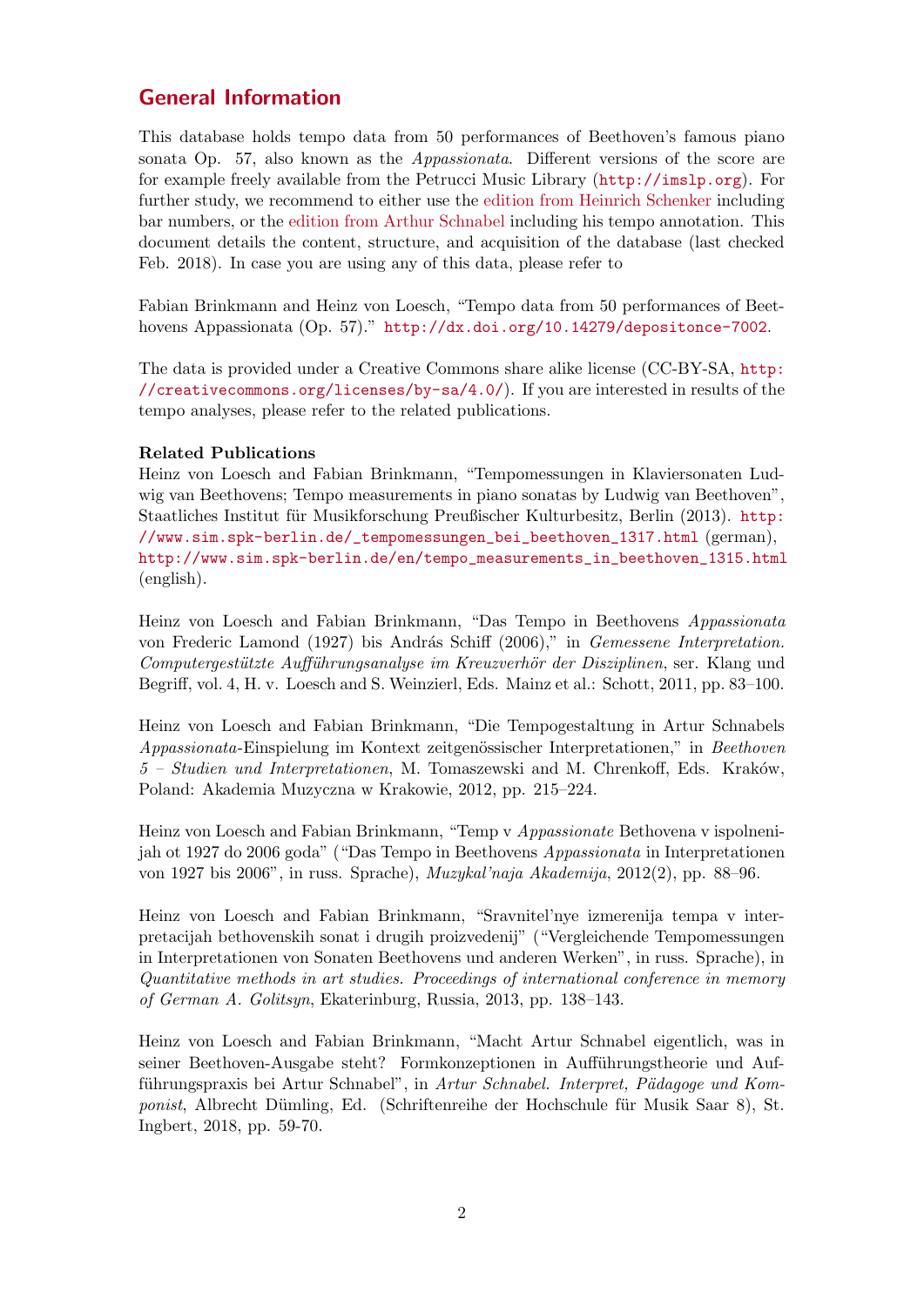#### Database acquisition

The beginning of each bar in seconds was manually marked with utmost caution using [Sonic Visualiser.](http://sonicvisualiser.org) Before the data were exported to text files, each annotation was double checked by an ever identical expert. Matlab was used to calculate the duration  $T$  of the bars in seconds, from which the tempo in beats per minute (BPM) was obtained by

$$
\text{BPM} = \frac{60}{T} \cdot 4.
$$

Averaging the tempo of several performances was done by averaging  $T$  in a first step, and calculating the corresponding tempo in a second.

#### Tempo data

The tempo data is saved in comma separated values (csv) text files, where each column holds the data of one performance. The first row is named according to the performer and the recording year. Three types of data are provided:

Beethoven Op57 Beginnings.csv holds the start time of each bar in seconds. The second column holds the start time of the first bar, etc.

Beethoven Op57 Durations.csv holds the duration of each bar in seconds. Note that no duration is given for the last bar. The first column contains the duration of the first bar, etc.

Beethoven Op57 Tempi.csv holds the tempi for each bar in beats per minute (BPM). Note that no tempo is given for the last bar. The second column holds the tempo of the first bar, etc.

#### Creating and interpreting tempo figures

A selection of tempo figures is contained in this database for your convenience. They were created with Matlab and the script create figures.m. The horizontal axes of the figures show the bar number, while the vertical axes gives the tempo. For better orientation, the Formteile are marked by means of vertical lines. The tempo-values of the bars were connected by lines to improve readability. Note that the tempi were only assessed on a bar level, i.e. if the line falls from one bar to another, it does not mean that the tempo decreases during the corresponding bar.

#### Acknowledgement

We would like to thank all students that helped with annotating the start times of the bars.